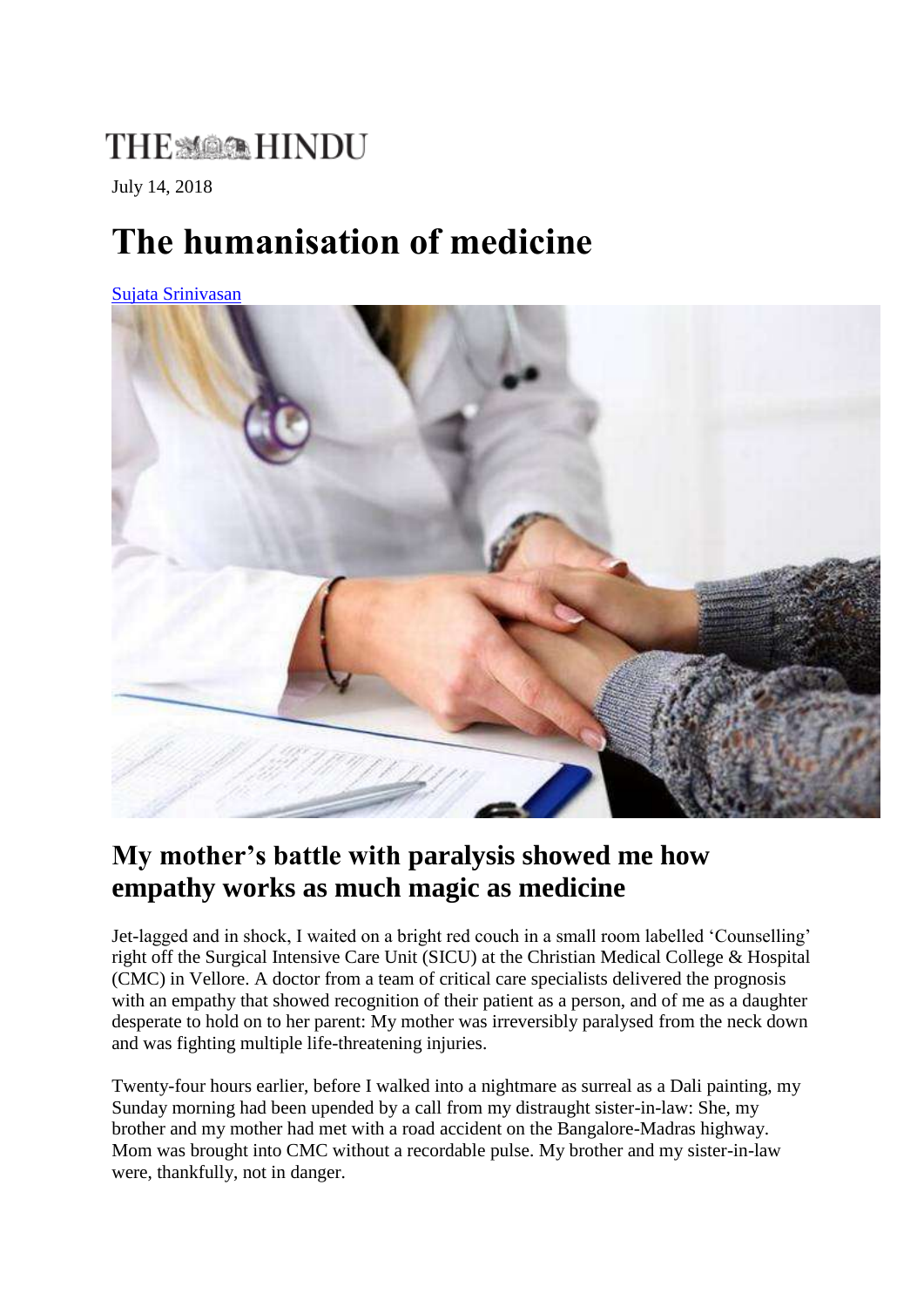### **Bidding farewell**

On the flight from Boston to Chennai, I prayed and pleaded with the universe, anchoring my mother with a love that felt oceanic in its immensity. I would cradle her with fierce tenderness for the next 21 days, at first devising an alphabet system of communication along with nods for yes and no when my mother was conscious — the various tubes down her throat, mouth and nose made verbal communication impossible — loving her, singing to her, making lame jokes, telling her stories, and soothing her. And when she faded into a coma, I talked to her Self, the one with the capitalised S, recalling stories from childhood, pouring into her my gratitude. I whispered prayers and words of love as her systolic blood pressure spiked past 250 and when her heart beat dropped to 35. My hope of bringing her home where we'd sit together in the garden and hear the birds sing as I read poetry to her changed to planning her last rites the way she would have wanted. And at the moment of her passing, my one hand on her heart and the other on her head, I bid her farewell with Ramanuja Acharya's Tirumantram.

By then, CMC had become a second home. I almost lived there, ate there — the staff at the cafeteria gave me extra chips, the doctors let me sit for hours by my mother's bedside, a reverend prayed with me, nurses held me in their arms as I left the ICU in tears. Security officers, who see more than 8,000 outpatients a day, gave directions with courtesy, pharmacists were kind, and doctors served. Authority sat lightly on their shoulders.

One doctor, whom I began to think of as a friend, brought me a pair of unmatched ICU slippers, cracking a joke about two left feet. He watched the monitors carefully as I answered my mother's unspoken questions about where she was and why, and one night he even helped push her stretcher when the hospital was short of staff. Another doctor sent out an attendant to buy me juice after I almost fainted one afternoon from exhaustion and low blood sugar.

The head of neurology spoke to me for nearly an hour about what was going on in my mother's comatose brain. The spine surgeon sounded heartbroken when he told me my mother was no longer moving her fingers. I'd politely ambush people walking down the corridor with stethoscopes around their necks to explain a medical point to me, which they always did with great patience. And I saw these brilliant, top-notch doctors at one of India's leading hospitals extend empathy to everyone alike without discrimination — I had never before encountered empathy as an institutional culture.

The humanisation of **[medicine](https://www.thehindu.com/tag/1129-1073/medicine/?utm=bodytag)** is not just a mirror of our social character, of how we, as a society, accord value to our fellow human beings; research shows that empathy from caregivers leads to better health outcomes while reducing healthcare costs.

Findings from a 2012 study in Parma, Italy, showed that patients of physicians who scored high on empathy had a significantly lower rate of acute metabolic complications from diabetes compared to patients of doctors with moderate and low empathy scores. Research also shows that compassion reduces burnout among physicians and medical students. Almost all of us know someone subjected to unnecessary tests by doctors trying to recover costs on expensive equipment. In the case of my cousin, an angiogram was performed on her father *after* he had died in the ambulance on the way to the hospital. One can only imagine the plight of the poor and the marginalised.